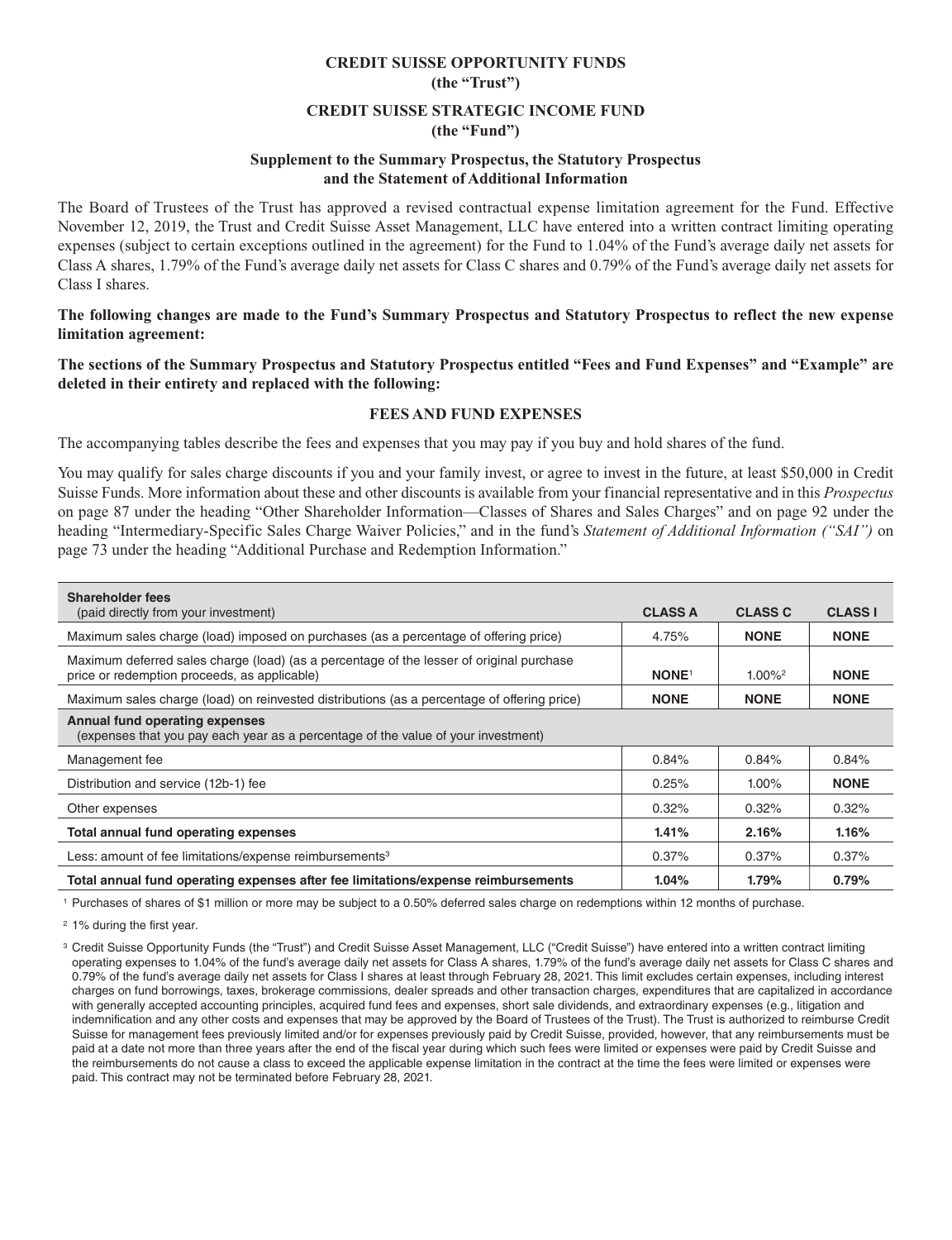#### **EXAMPLE**

This example is intended to help you compare the cost of investing in the fund with the cost of investing in other mutual funds.

Assume you invest \$10,000, the fund returns 5% annually, expense ratios remain the same and you close your account at the end of each of the time periods shown. Although your actual costs may be higher or lower, based on these assumptions, your cost would be:

|                                              | <b>ONE</b><br><b>YEAR</b> | <b>THREE</b><br><b>YEARS</b> | <b>FIVE</b><br><b>YEARS</b> | TEN<br><b>YEARS</b> |
|----------------------------------------------|---------------------------|------------------------------|-----------------------------|---------------------|
| <b>CLASS A</b> (with or without redemption)  | \$576                     | \$865                        | \$1.176                     | \$2,055             |
| <b>CLASS C</b> (redemption at end of period) | \$282                     | \$640                        | \$1.126                     | \$2,464             |
| <b>CLASS C</b> (no redemption)               | \$182                     | \$640                        | \$1.126                     | \$2,464             |
| <b>CLASS I</b> (with or without redemption)  | \$81                      | \$332                        | \$ 603                      | \$1,376             |

## **The second paragraph of the section on page 73 of the Statutory Prospectus entitled "More About the Funds—The Management Firms—The Strategic Income Fund" is deleted in its entirety and replaced with the following:**

Pursuant to a contractual expense limitation agreement, Credit Suisse will limit the Strategic Income Fund's operating expenses to 1.04% of the fund's average daily net assets for Class A shares, 1.79% of the fund's average daily net assets for Class C shares and 0.79% of the fund's average daily net assets for Class I shares at least through February 28, 2021. This limit excludes certain expenses, including interest charges on fund borrowings, taxes, brokerage commissions, dealer spreads and other transaction charges, expenditures that are capitalized in accordance with generally accepted accounting principles, acquired fund fees and expenses, short sale dividends, and extraordinary expenses (e.g., litigation and indemnification and any other costs and expenses that may be approved by the Board of Trustees of the Trust). Credit Suisse Opportunity Funds is authorized to reimburse Credit Suisse for management fees previously limited and/or for expenses previously paid by Credit Suisse, provided, however, that any reimbursements must be paid at a date not more than three years after the end of the fiscal year during which such fees were limited or expenses were paid by Credit Suisse and the reimbursements do not cause a class to exceed the applicable expense limitation in the contract at the time the fees were limited or expenses were paid. This contract may not be terminated before February 28, 2021. Prior to November 12, 2019, the Fund contractually waived fees and reimbursed expenses so that the Fund's annual operating expenses did not exceed 1.24% of the fund's average daily net assets for Class A shares, 1.99% of the fund's average daily net assets for Class C shares and 0.99% of the fund's average daily net assets for Class I shares. Prior to April 22, 2019, these expense limitations were voluntary.

## **The following changes are made to the Fund's Statement of Additional Information to reflect the new expense limitation agreement:**

## **The third and fourth paragraphs and accompanying table on page 58 of the Statement of Additional Information in the section entitled "Investment Management Agreement" are deleted in their entirety with respect to the Fund only and replaced with the following:**

Pursuant to expense limitation agreements, Credit Suisse will limit the operating expenses of Class A, Class C and Class I of the Fund, as set out in the following table:

|                                                    | <b>Expense Limitation</b> |          |          |
|----------------------------------------------------|---------------------------|----------|----------|
| Fund                                               | <b>Class A</b>            | Class C  | Class 1  |
| Credit Suisse Strategic Income Fund <sup>(1)</sup> | $.04\%$                   | $1.79\%$ | $0.79\%$ |

(1) Prior to November 12, 2019, the Fund contractually waived fees and reimbursed expenses so that the Fund's annual operating expenses did not exceed 1.24% of the Fund's average daily net assets for Class A shares, 1.99% of the Fund's average daily net assets for Class C shares and 0.99% of the Fund's average daily net assets for Class I shares. Prior to April 22, 2019, the Fund voluntarily waived fees and reimbursed expenses so that the Fund's annual operating expenses did not exceed 1.24% of the Fund's average daily net assets for Class A shares, 1.99% of the Fund's average daily net assets for Class C shares and 0.99% of the Fund's average daily net assets for Class I shares.

This expense limitation excludes certain expenses, including interest charges on fund borrowings, taxes, brokerage commissions, dealer spreads and other transaction charges, expenditures that are capitalized in accordance with generally accepted accounting principles, acquired fund fees and expenses, short sale dividends, and extraordinary expenses (e.g., litigation and indemnification and any other costs and expenses that may be approved by the Board). This expense limitation will be in effect at least through February 28, 2021. The Trust is authorized to reimburse Credit Suisse for management fees previously limited and/or for expenses previously paid by Credit Suisse, provided, however, that any reimbursements must be paid at a date not more than three years after the end of the fiscal year during which such fees were limited or expenses were paid by Credit Suisse and the reimbursements do not cause a class to exceed the applicable expense limitation in the contract at the time the fees were limited or